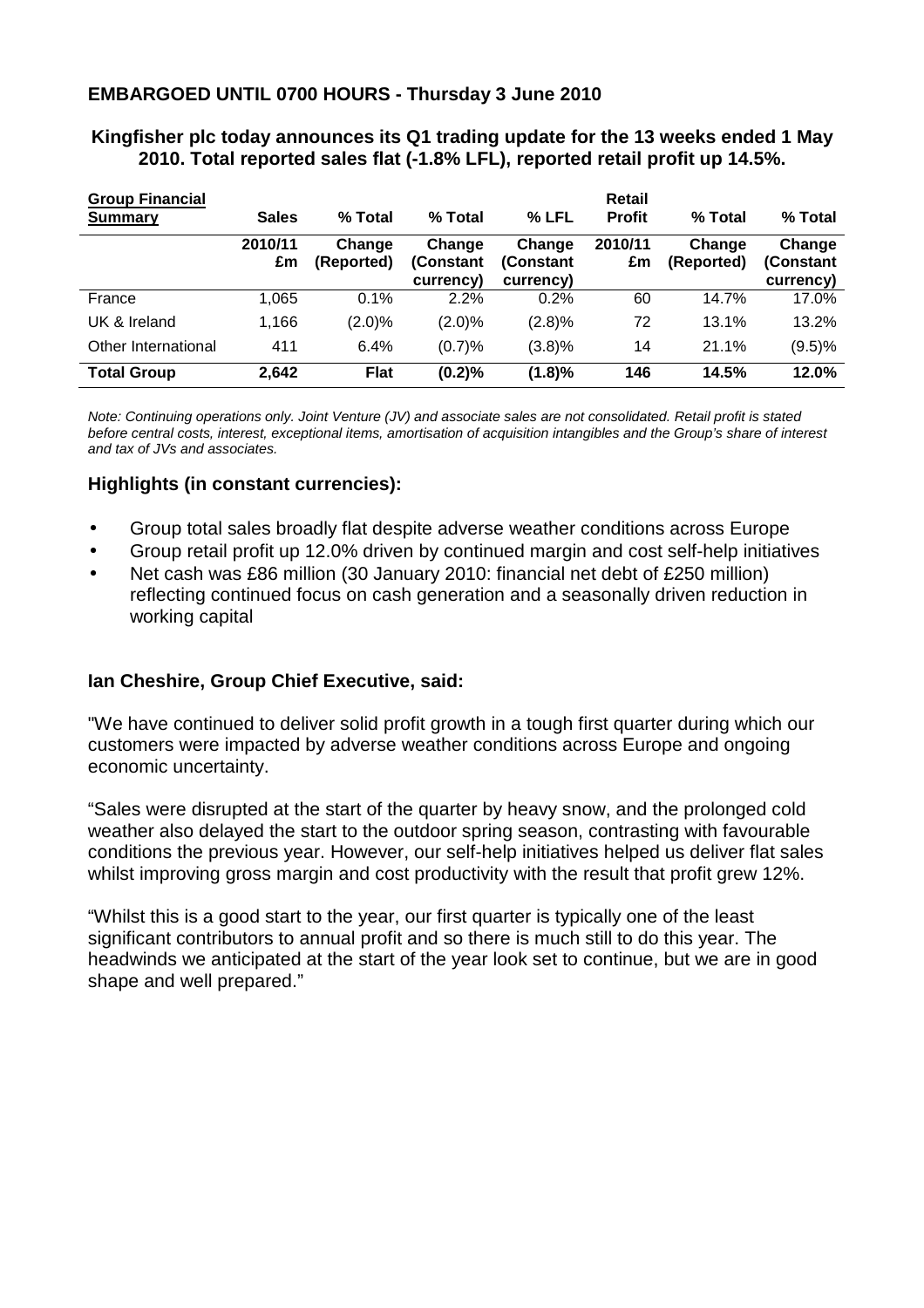## **First quarter trading review – FRANCE**

| Sales £m | 2010/11 | 2009/10 | % Change   | % Change   | % LFL   |
|----------|---------|---------|------------|------------|---------|
|          |         |         | (Reported) | (Constant) | Change  |
| France   | .065    | ,064    | 0.1%       | 2.2%       | $0.2\%$ |

| <b>Retail profit £m</b> | 2010/11 | 2009/10 | % Change   | % Change   |
|-------------------------|---------|---------|------------|------------|
|                         |         |         | (Reported) | (Constant) |
| France                  | 60      | 53      | 14.7%      | 17.0%      |

France includes Castorama and Brico Dépôt. 2010/11: £1 = 1.13 euro (2009/10: 1.11 euro)

#### **All trading commentary below is in constant currencies**.

#### **Kingfisher France**

Kingfisher France total sales grew 2.2% to £1.1 billion (+0.2% LFL, +0.6% on a comparable store basis). According to Banque de France\* sales for the market on a comparable store basis were up around 1%. Across the two businesses, one new store was opened and two were revamped, adding around 1% new space.

Retail profit grew 17.0% to £60 million benefitting from gross margins up around 100 basis points, with fewer promotions year on year, higher direct sourcing and continued buying optimisation benefits.

#### \*Banque de France data including relocated and extended stores. Data excludes heavier trade market.

**Castorama** total sales grew by 4.0% to £585 million (+2.0% LFL, +2.8% on a comparable store basis) supported by progress with its store modernisation programme, new range introductions and a new marketing campaign. Seasonal categories were up around 7% boosted by better weather towards the end of Q1 and new garden furniture ranges. Nonseasonal sales were up around 1% with decorative performing particularly well.

**Brico Dépôt,** which more specifically targets the trade professional, delivered flat total sales of £480 million (-1.9% LFL). New kitchen ranges introduced last year performed well (+15%) and an up-weighted programme of range refreshment was undertaken during the quarter. New and more frequent product catalogues have been introduced emphasising Brico Dépôt's value credentials.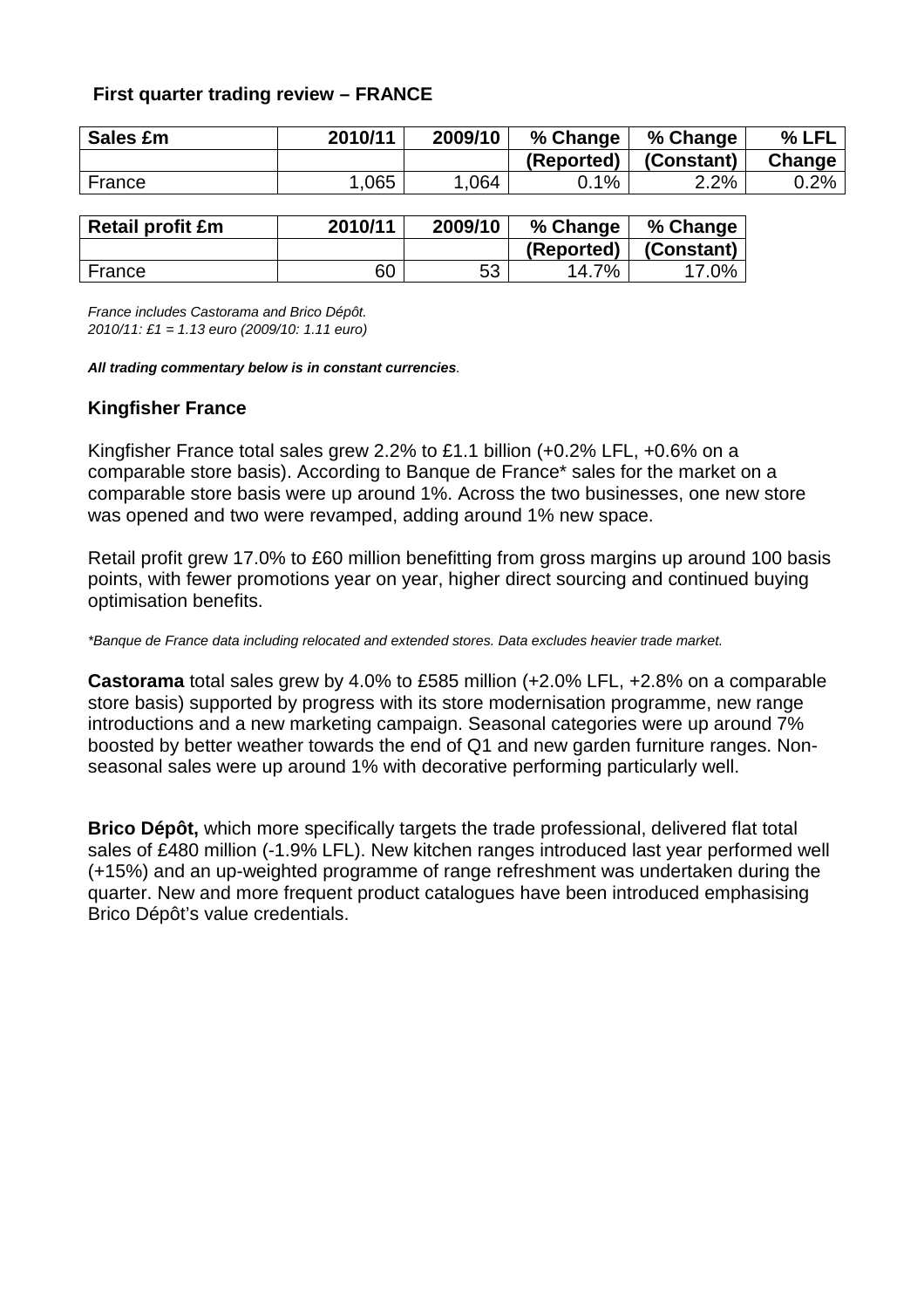## **First quarter trading review - UK & IRELAND**

| Sales £m     | 2010/11 | 2009/10 | % Change   | % Change   | % LFL  |
|--------------|---------|---------|------------|------------|--------|
|              |         |         | (Reported) | (Constant) | Change |
| UK & Ireland | 166     | 1.191   | $(2.0)\%$  | $(2.0)\%$  | (2.8)% |

| <b>Retail profit £m</b> | 2010/11 | 2009/10 | % Change   | % Change   |
|-------------------------|---------|---------|------------|------------|
|                         |         |         | (Reported) | (Constant) |
| UK & Ireland            | 70      | 63      | 13.1%      | 13.2%      |

UK & Ireland includes B&Q in the UK & Ireland and Screwfix. 2010/11: £1 = 1.13 euro (2009/10: 1.11 euro)

#### **All trading commentary below is in constant currencies**.

#### **Kingfisher UK & Ireland**

Total sales were down 2.0% to £1,166 million (-2.8% LFL) in weak, more promotional markets and after pre-opening disruption from the roll out of 'TradePoint' into B&Q's large format stores. Retail profit, however, grew 13.2% supported by gross margin and cost initiatives.

The UK total home improvement market\* is estimated to have declined around 1%, a relatively resilient performance given the adverse weather and economic uncertainty. However the trade market and the Irish market both continued to be particularly challenging.

\*Market data (February - April 2010) from GfK for the UK leading retailers of home improvement products and services (including new space). However, this data excludes private retailers e.g. IKEA and smaller independents.

**B&Q UK & Ireland** total sales were down 2.1% to £1,048 million (-2.8% LFL). Bigger ticket project sales (showroom) were broadly flat despite the challenging conditions. Kitchen and appliance sales performed well, up 6% benefitting from improved merchandising, new ranges and targeted promotions. Sales of decorative products were relatively resilient down around 1%. Sales of seasonal and building products were down around 5% impacted by the adverse weather and strong comparatives (2009/10: sales of outdoor products up over 30%).

Retail profit grew 12.0% to £67 million. For the second year in a row gross margin percentage increased, up 90 basis points (2009/10: +100 basis points) despite more promotional activity. Gross margins benefitted from better sales of higher margin products, continued shrinkage reduction and more direct sourcing. A strong focus on operating cost efficiencies also continued. Costs were reduced in line with sales reflecting tight controls and the lower sales volumes.

One further large store and one medium store revamp were completed during Q1. B&Q UK & Ireland now has 119 large stores (67 in the modern format) and 211 medium stores (of which 185 have been modernised).

The roll out of the new B&Q **TradePoint** in-store offer announced with the preliminary results in March 2010 remains on track. The proposition takes the very best of B&Q (extended opening hours, convenient locations, heavy building ranges, showrooms and the rest of the stores' retail products) and adds the best of Screwfix's ranges and logistics expertise to create a merchant environment with extended trade brands and trade only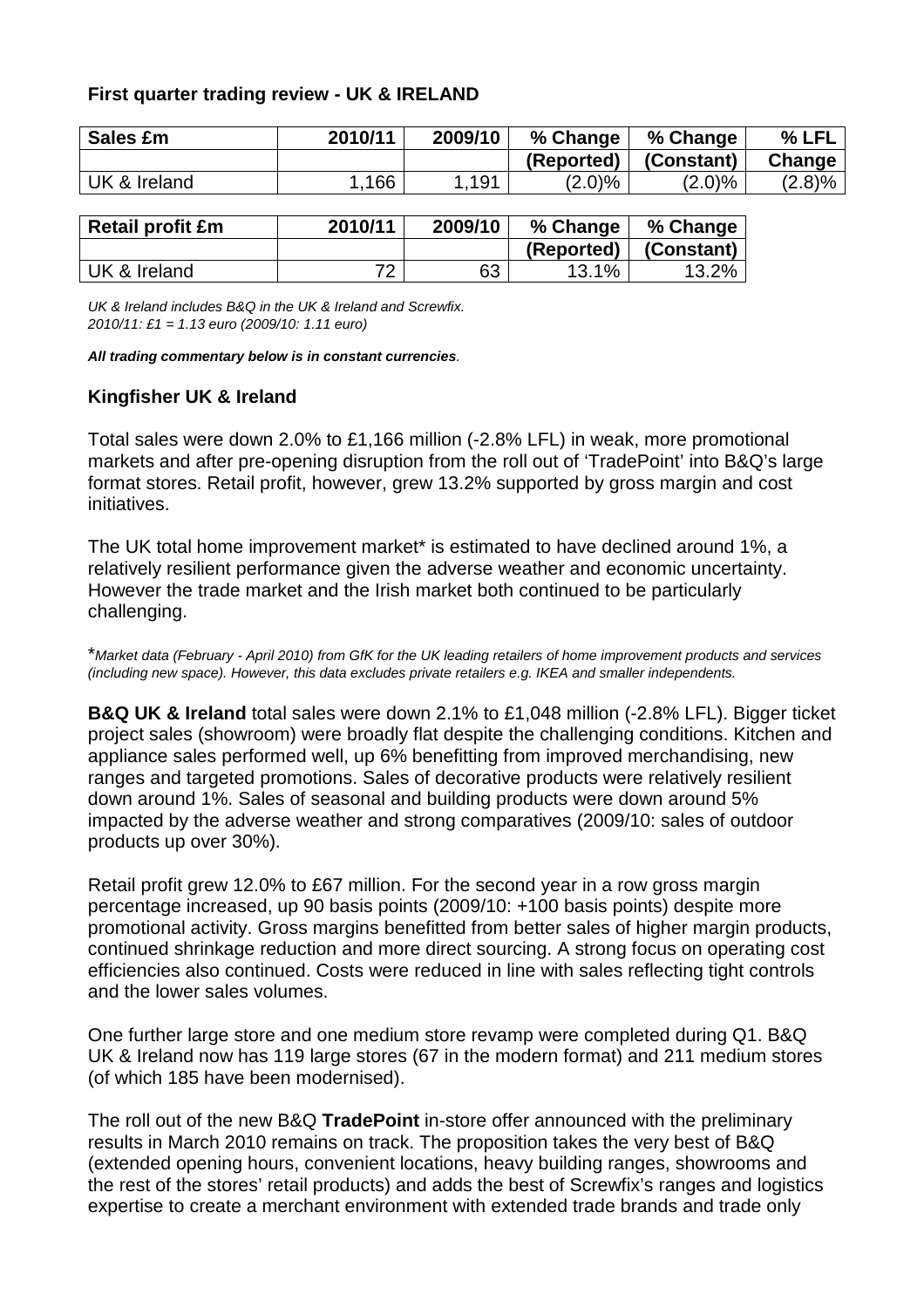prices. This offer, which is exclusive to the trade professional and unique in the UK, is expected to boost Kingfisher's low share in the professional trade market.

National coverage of TradePoint in large B&Q stores is expected by late summer 2010 from a capital investment of around £26 million plus net working capital of around £4 million. The impact of the roll out will be profit neutral in 2010/11. At the end of Q1, 55 TradePoints had been completed.

**Screwfix** limited the impact of a challenging trade market with total sales declining 0.8% to £118 million, supported by new ranges and the addition of 64 specialist trade desks exclusive to Plumbers and Electricians within existing counters. Two new counters were opened during Q1, taking the total to 149. Around 60% of total sales now come from counters. Retail profit was £5 million, up £2 million reflecting distribution efficiencies and tight cost control.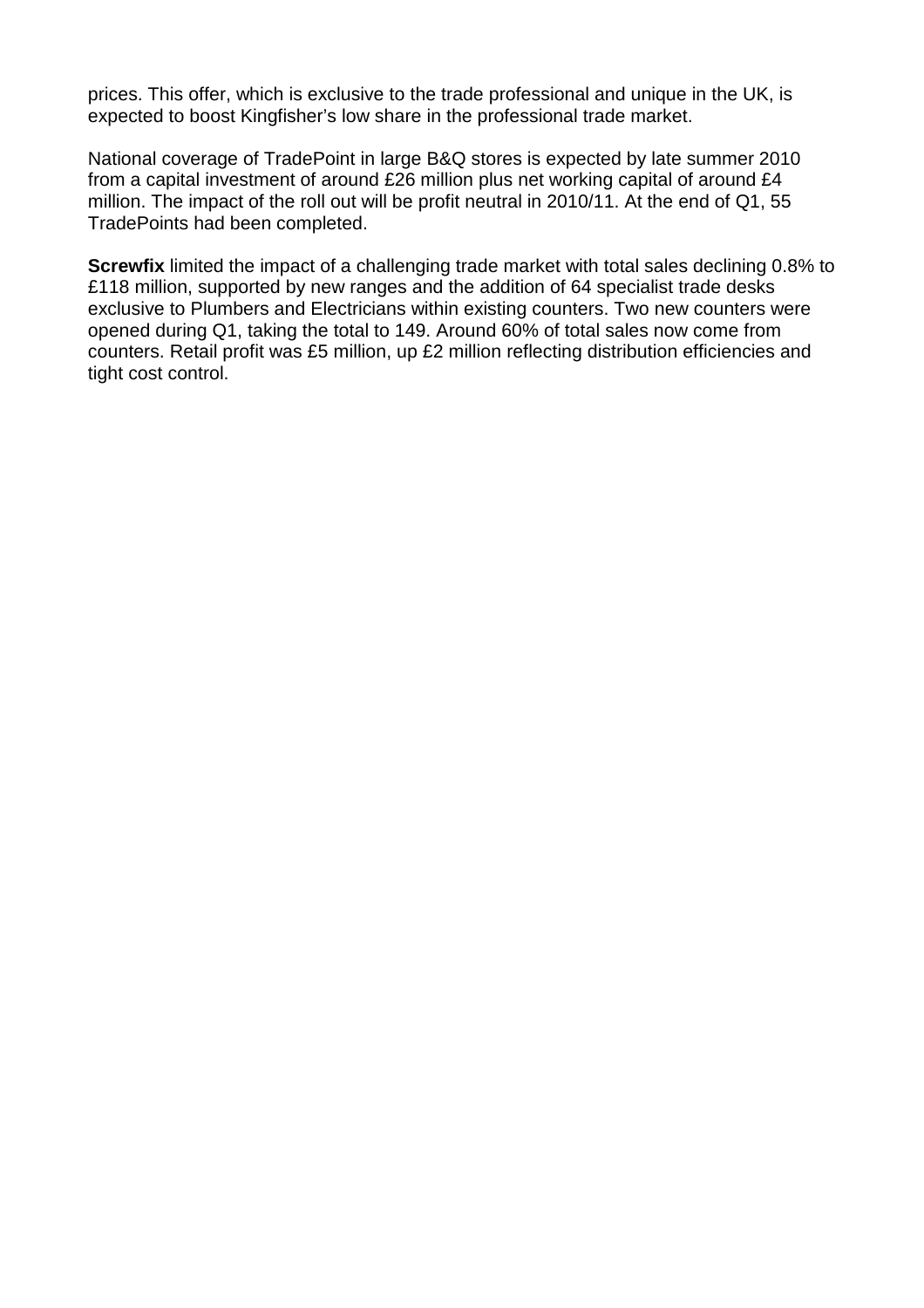## **First quarter trading review - OTHER INTERNATIONAL**

| Sales £m            | 2010/11 | 2009/10 | % Change   | % Change   | % LFL  |
|---------------------|---------|---------|------------|------------|--------|
|                     |         |         | (Reported) | (Constant) | Change |
| Other International | 411     | 386     | 6.4%       | (0.7)%     | (3.8)% |
|                     |         |         |            |            |        |

| <b>Retail profit £m</b> | 2010/11 | 2009/10 | % Change   | % Change   |
|-------------------------|---------|---------|------------|------------|
|                         |         |         | (Reported) | (Constant) |
| Other International     | 14      | ィつ      | 21.1%      | (9.5)%     |

Other International includes Poland, China, Spain, Russia, Turkey JV and Hornbach in Germany. Continuing operations only. JV and associate sales are not consolidated.

2010/11: £1 = 1.13 euro (2009/10: 1.11 euro)

2010/11: £1 = 4.44 Polish zloty (2009/10: £1 = 5.04 Polish zloty)

2010/11: £1 = 10.47 Chinese renminbi (2009/10: £1 = 9.88 Chinese renminbi)

**All trading commentary below is in constant currencies.** 

**Other International** total sales decreased by 0.7% to £411 million (-3.8% LFL). Ten net fewer stores (excluding Turkey JV) were trading compared to Q1 last year as a result of the store rationalisation programme in China. Retail profit was down 9.5% to £14 million, reflecting lower profits in Poland partially offset by lower losses in China.

#### **Eastern Europe**

Sales in **Poland** were down 4.7% to £240 million (-8.1% LFL) in a weaker market further impacted by the coldest winter for many years and disruption from the national mourning for the late president. Retail profit was down 15.7% to £24 million. Gross margins increased by 60 basis points benefitting from sales of higher margin products and buying scale benefits. This was more than offset by underlying cost inflation of around 5%. In **Russia**, where one further store was opened, sales grew 21.6% to £43 million. In **Turkey**, Kingfisher's 50% JV, Koçtaş, grew retail profit benefitting from improved market demand and tight cost control.

Elsewhere, **Spain** continued to deliver retail profit with sales up 14.4% to £53 million and **Hornbach,** in which Kingfisher has a 21% economic interest, contributed a breakeven result (2009/10: £3 million reported profit).

**B&Q China** sales declined 6.7% to £75 million (+13.6% LFL, 2009/10: -23.5%) primarily reflecting 19 fewer net stores compared with Q1 last year. Losses of £10 million continued to reduce (2009/10: £14 million reported loss). A later Chinese New Year and an increase in housing activity in most regions helped stimulate market demand for home improvement. The turnaround plan announced last year continues to progress well with around 80% of surplus store space arising from store downsizing having now been sublet.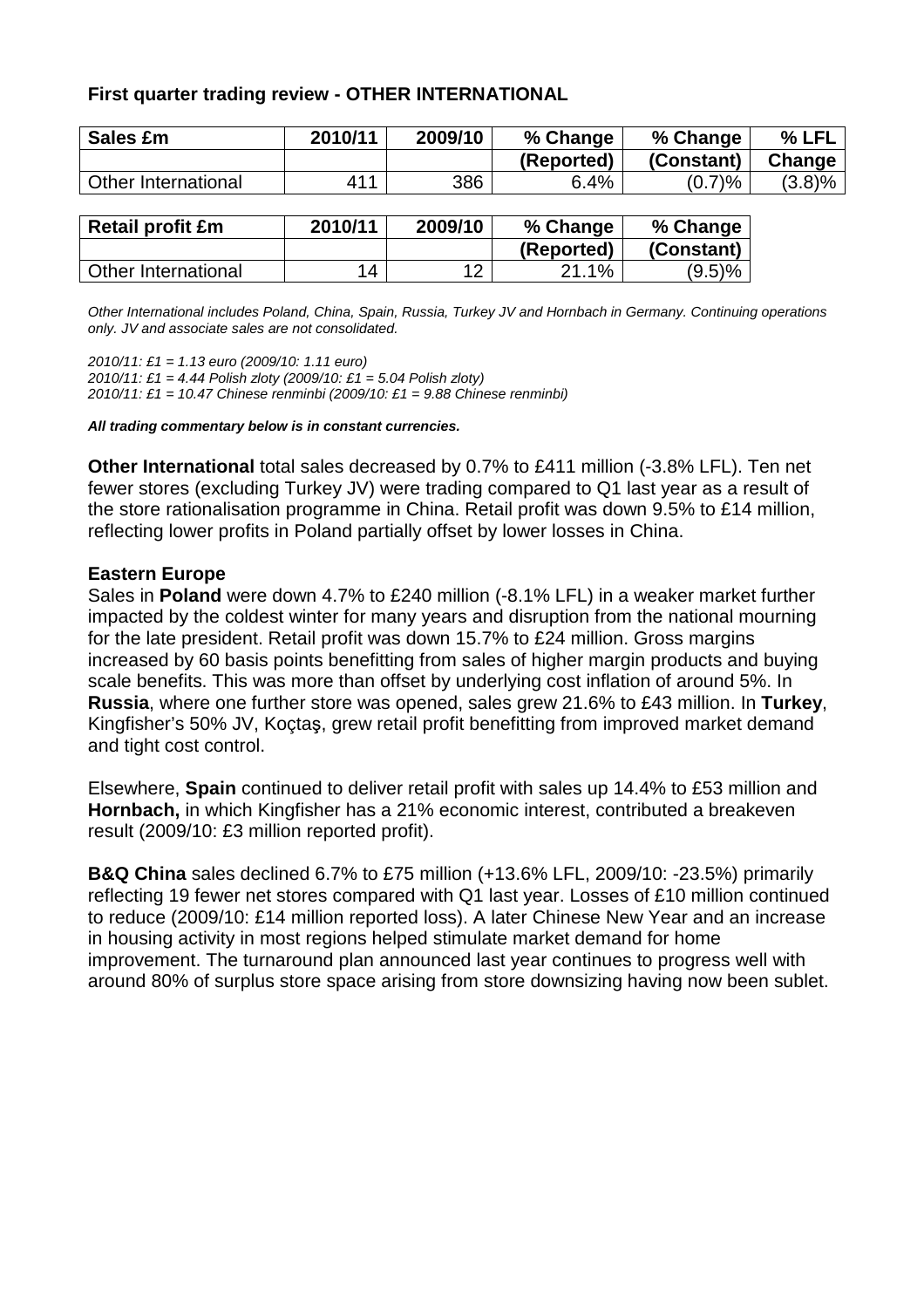|                                  | <b>Store numbers</b> | <b>Selling space</b><br>(000s sq.m.) | <b>Employees</b><br>(FTE) |
|----------------------------------|----------------------|--------------------------------------|---------------------------|
| Castorama                        | 102                  | 1,030                                | 12,438                    |
| <b>Brico Dépôt</b>               | 100                  | 549                                  | 5,880                     |
| <b>Total France</b>              | 202                  | 1,579                                | 18,318                    |
| <b>B&amp;Q UK &amp; Ireland</b>  | 330                  | 2,477                                | 22,927                    |
| <b>Screwfix</b>                  | 149                  | 13                                   | 2,808                     |
| <b>Total UK &amp; Ireland</b>    | 479                  | 2,490                                | 25,735                    |
| Poland                           | 56                   | 420                                  | 9,025                     |
| China                            | 43                   | 363                                  | 6,910                     |
| Spain                            | 16                   | 95                                   | 877                       |
| Russia                           | 13                   | 117                                  | 2,328                     |
| Turkey JV                        | 26                   | 137                                  | 2,252                     |
| <b>Total Other International</b> | 154                  | 1,132                                | 21,392                    |
| <b>Total</b>                     | 835                  | 5,201                                | 65,445                    |

# **Operational Review - DATA BY COUNTRY** as at 1 May 2010

## **Financial position**

No material events or transactions impacting the Group's strong financial position have taken place since the previously announced 30 January 2010 balance sheet date.

## **Delivering Value**

Progress continued with the seven step **Delivering Value** programme to improve cash returns and deliver a step-change in shareholder value. The key components of the programme are as follows:

- 1. Driving up B&Q UK & Ireland's profit
- 2. Exploiting our UK Trade opportunity
- 3. Expanding our total French business
- 4. Rolling out in Eastern Europe
- 5. Turning around B&Q China
- 6. Growing Group sourcing
- 7. Reducing working capital

Full details on progress will be given with the interim results announcement on 16 September 2010.